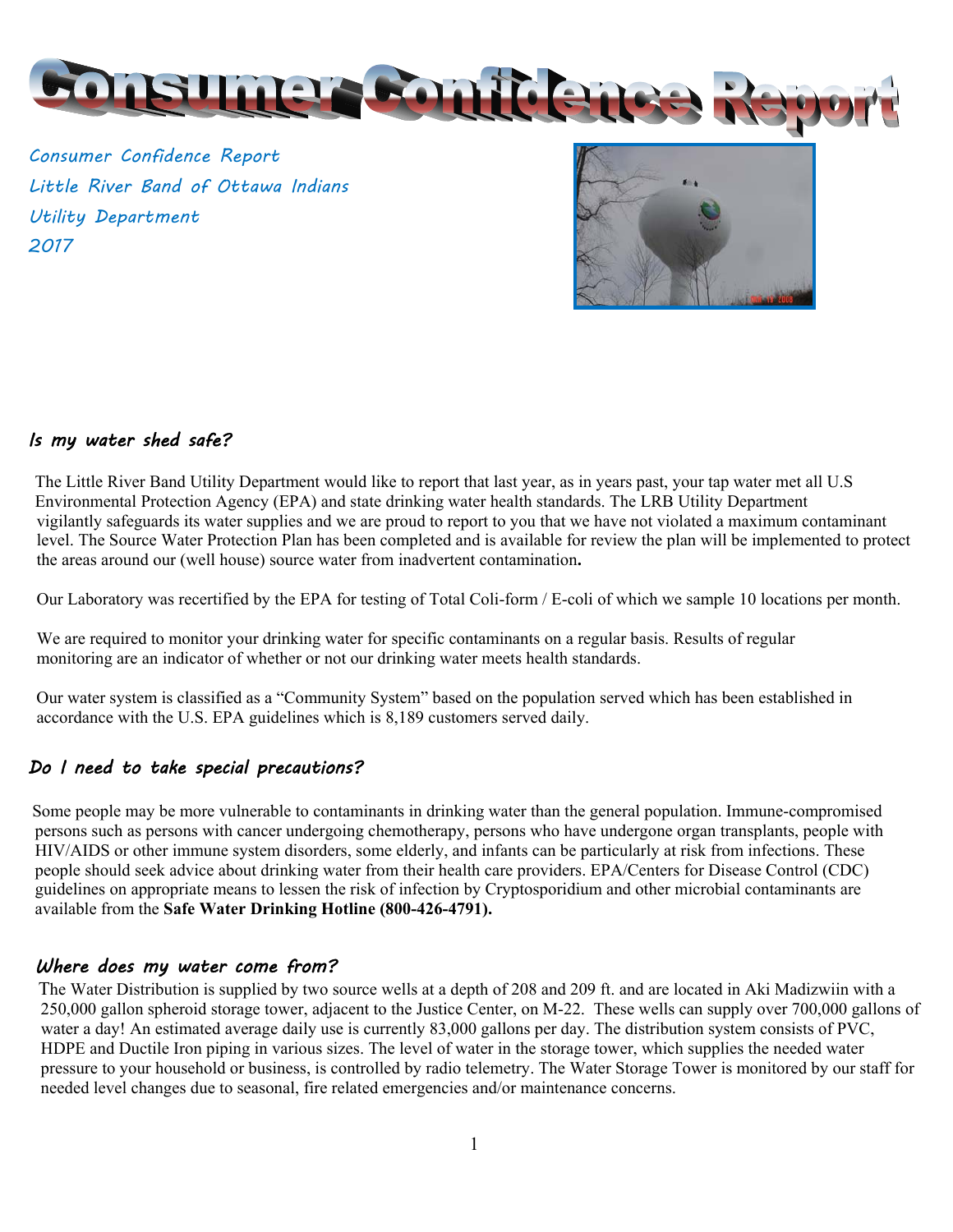

#### Source Water Assessment and its Availability

 A source water assessment was completed by the Inter-Tribal Council of Michigan Environmental Services Division, 3601 Mackinaw Trail, Sault Ste. Marie, MI in October of 2002. An updated source water protection plan has been completed by the I.T.C. and the LRB Natural Resources Department as previously mentioned and is available for review. The presence of contaminants does not necessarily indicate that water poses a health risk. More information about contaminants and potential health effects can be obtained by calling the Environmental Protection Agency's (EPA) **Safe Drinking Water Hotline (800-426-4791).** 

The sources of drinking water (both tap water and bottled water) include rivers, lakes, streams, ponds, reservoirs, springs, and wells. As water travels over the surface of the land or through the ground, it dissolves naturally-occurring minerals and, in some cases, radioactive material, and can pick up substances resulting from the presence of animals or from human activity. Microbial contaminants, such as viruses and bacteria, that may come from sewage treatment plants, septic systems, agricultural livestock operations and wildlife. Inorganic contaminants, such as salts and metals, which can be naturally-occurring or result from urban storm water runoff, industrial, or domestic wastewater discharges, oil and gas production, mining, or farming. Pesticides and herbicides, which may come from a variety of sources such as agriculture, urban storm water runoff and residential uses. Organic Chemical Contaminants, including synthetic and volatile organic chemicals, which are by-products of industrial processes and petroleum production, and can also come from gas stations, urban storm water runoff and septic systems. Radioactive contaminants, which can be naturally-occurring or be the result of oil and gas production and mining activities. In order to ensure that tap water is safe to drink, EPA prescribes regulations that limit the amount of certain contaminants in water provided by public water systems. The Food and Drug Administration (FDA) regulations establish limits for contaminants in bottled water which must provide the same protection for the public health.

### Source Water Protection Tips

Protection of drinking water is everyone's responsibility. You can help protect your community's drinking water source in several ways:

- Eliminate excess use of lawn and garden fertilizers and pesticides they contain hazardous chemicals that can reach your drinking water source.
- Pick up after your pets.
- If you have your own septic system, properly maintain your system to reduce leaching to water sources or consider connecting to a public water system.
- Dispose of chemicals properly; take used motor oil to a recycling center.
- Volunteer in your community. Find a watershed or wellhead protection organization in your community and volunteer to help. If there are no active groups, consider starting one. Use EPA's Adopt Your Watershed to locate groups in your community, or visit the Watershed Information Network's How to Start a Watershed Team.
- Organize a storm drain stenciling project with your local government or water supplier. Stencil a message next to the street drain reminding people "Dump No Waste - Drains to River" or "Protect Your Water." Produce and distribute a flyer for households to remind residents that storm drains dump directly into your local water body.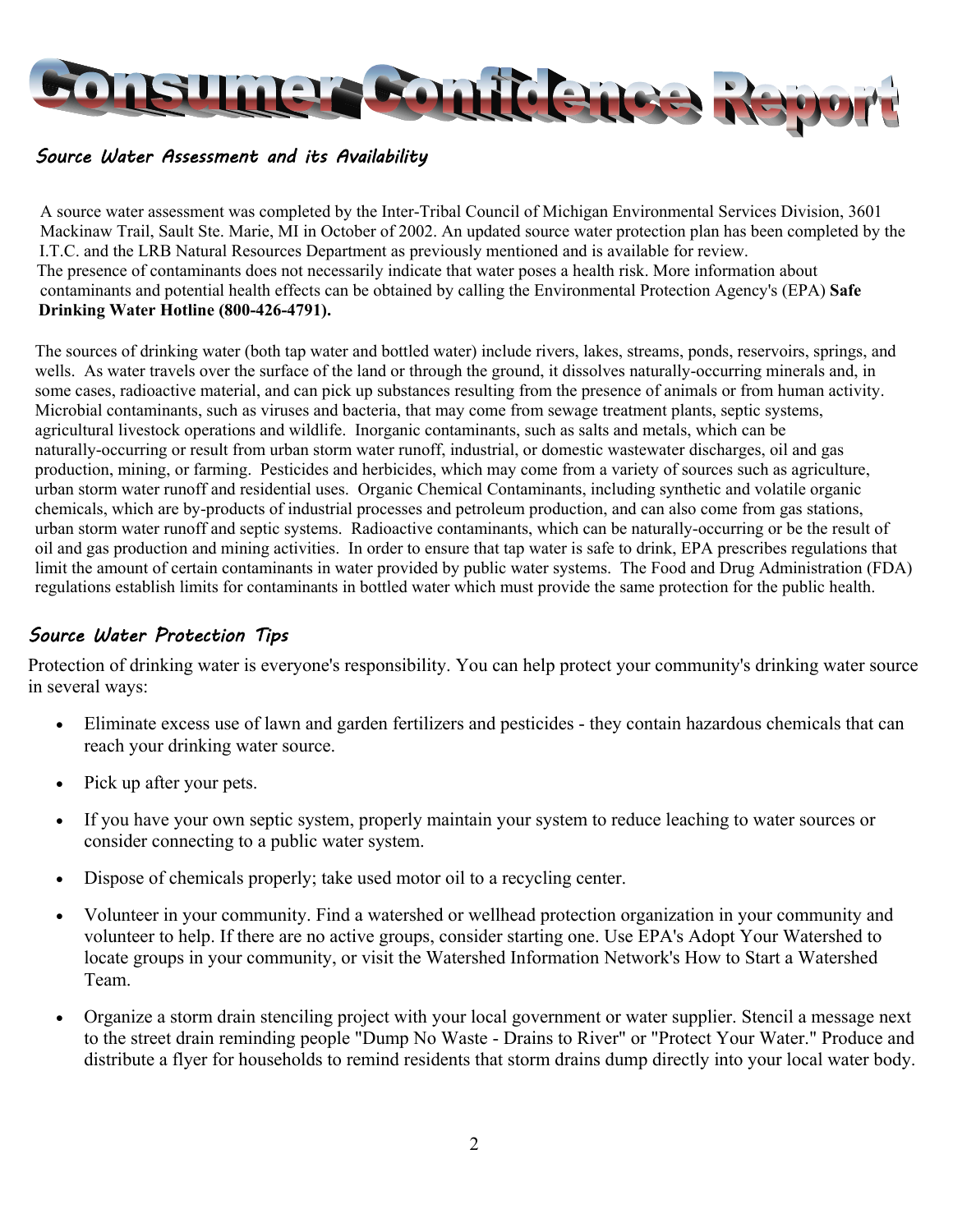

#### Water Conservation Tips

Did you know that the average U.S. household uses approximately 400 gallons of water per day or 100 gallons per person per day? Luckily, there are many low-cost and no-cost ways to conserve water. Small changes can make a big difference – try one today and soon it will become second nature.

- ・ Take short showers a 5 minute shower uses 4 to 5 gallons of water compared to up to 50 gallons for a bath.
- ・ Shut off water while brushing your teeth, washing your hair and shaving and save up to 500 gallons a month.
- ・ Use a water-efficient showerhead. They are inexpensive, easy to install, and can save you up to 750 gallons a month.
- ・ Run your clothes washer and dishwasher only when they are full. You can save up to 1,000 gallons a month.
- ・ Water plants only when necessary.
- ・ Fix leaky toilets and faucets. Faucet washers are inexpensive and take only a few minutes to replace. To check your toilet for a leak, place a few drops of food coloring in the tank and wait. If it seeps into the toilet bowl without flushing, you have a leak. Fixing it or replacing it with a new, more efficient model can save up to 1,000 gallons a month.
- ・ Adjust sprinklers so only your lawn is watered. Apply water only as fast as the soil can absorb it and during the cooler parts of the day to reduce evaporation.
- ・ Teach your kids about water conservation to ensure a future generation that uses water wisely. Make it a family effort to reduce next month's water bill!
- ・ Visit www.epa.gov/watersense for more information.

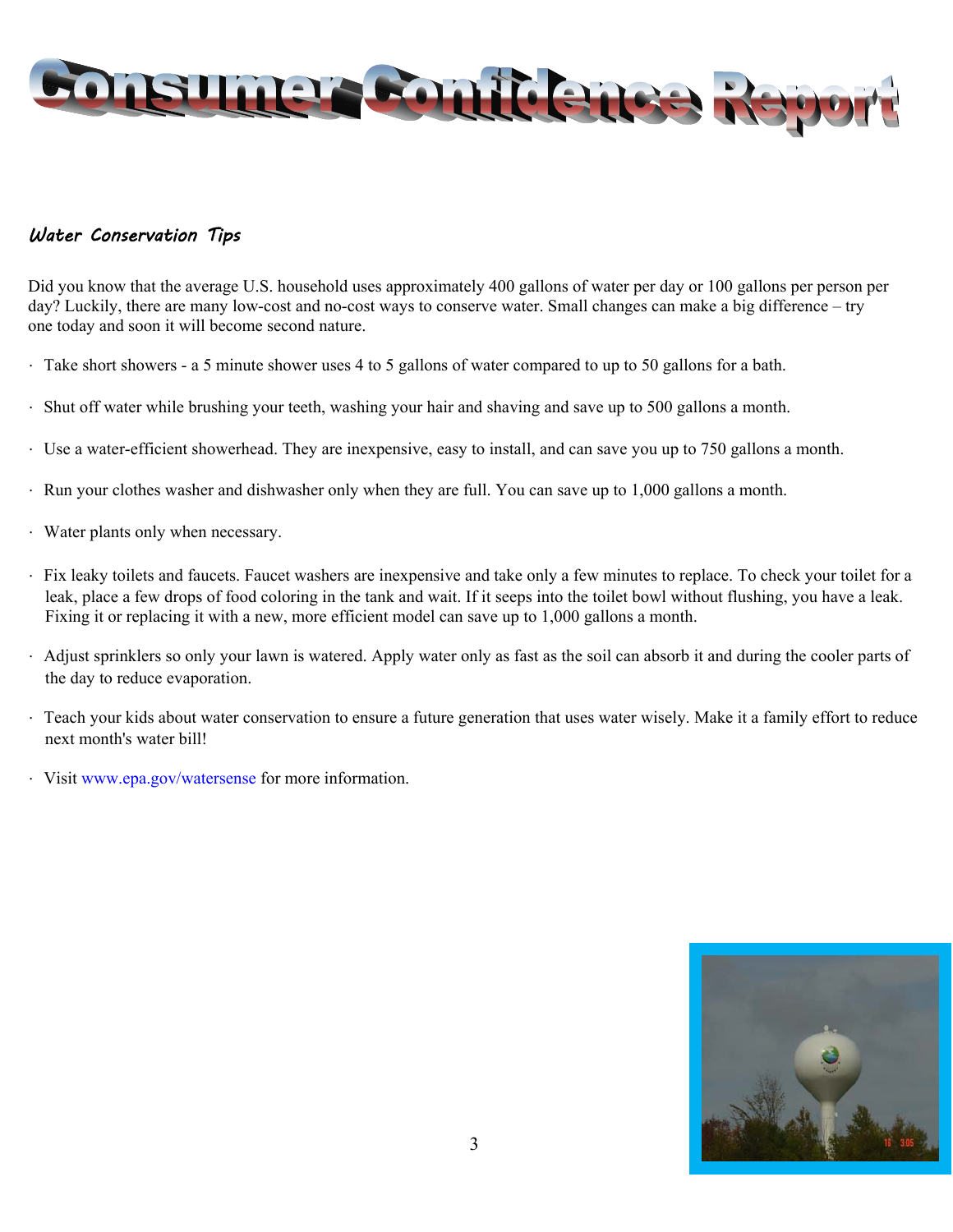

#### Monitoring and Reporting Violations

The Utility Department has tested for various contaminants since the previous CCR from July  $1^{st}$  2016. Contaminants detected along with their detection level are in this report. Samples tested for other contaminants were "not detected" in your drinking water!

#### Educational Statement for Lead

If present, elevated levels of lead can cause serious health problems, especially for pregnant women and young children. Lead in drinking water is primarily from materials and components associated with service lines and home plumbing. Little River Band PWS is responsible for providing high quality drinking water, but cannot control the variety of materials used in plumbing components. When your water has been sitting for several hours, you can minimize the potential for lead exposure by flushing your tap for 30 seconds to 2 minutes before using water for drinking or cooking. If you are concerned about lead in your water, you may wish to have your water tested. Information on lead in drinking water, testing methods, and steps you can take to minimize exposure is available from the Safe Drinking Water Hotline or at http://www.epa.gov/safewater/lead.

**Major Sources In Drinking Water (LEAD):** Corrosion of household plumbing systems; Erosion of natural deposits.

**Health Effects (LEAD):** Infants and children who drink water containing lead in excess of the action level could experience delays in their physical or mental development. Children could show slight deficits in attention span and learning abilities. Adults who drink this water over many years could develop kidney problems or high blood pressure.

 $MCL = 15$  ppb  $MCLG = 0$  ppb

**Major Sources In Drinking Water (COPPER):** Corrosion of household plumbing systems; Erosion of natural deposits

**Health Effect (COPPER):** Copper is an essential nutrient, but some people who drink water containing copper in excess of the action level over a relatively short amount of time could experience gastrointestinal distress. Some people who drink water containing copper in excess of the action level over many years could suffer liver or kidney damage. People with Wilson's disease should consult their personal doctor.

 $MCL = 1.3$  mg/L  $MCLG = 0.05$  mg/L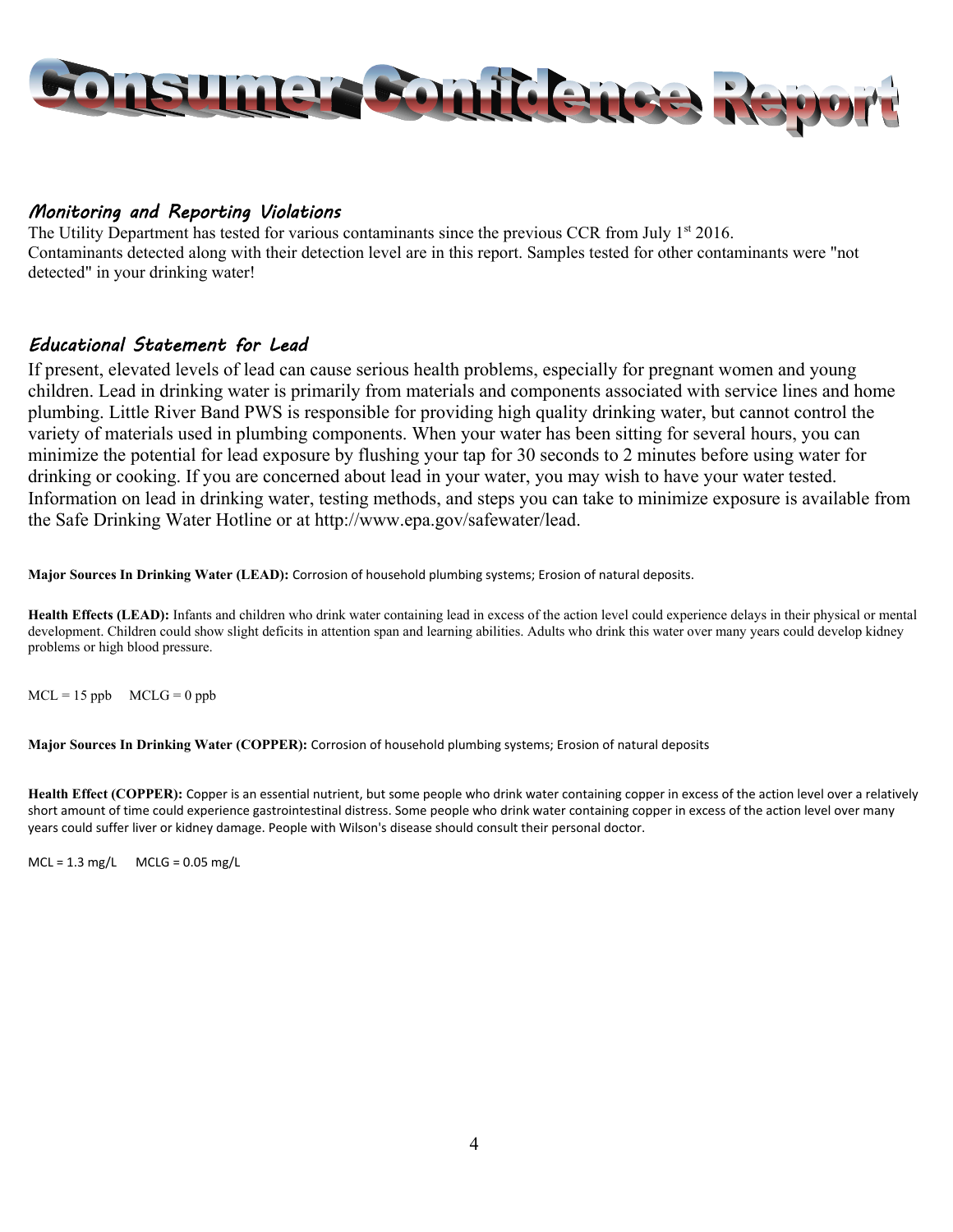

## Water Quality Data

In order to ensure that tap water is safe to drink, EPA prescribes regulations which limit the amount of contaminants in water provided by public water systems. The table below lists all of the drinking water contaminants that we detected during the calendar year of this report. Although many more contaminants were tested, only those substances listed below were found in your water. All sources of drinking water contain some naturally occurring contaminants. At low levels, these substances are generally not harmful in our drinking water. Removing all contaminants would be extremely expensive, and in most cases, would not provide increased protection of public health. A few naturally occurring minerals may actually improve the taste of drinking water and have nutritional value at low levels. Unless otherwise noted, the data presented in this table is from testing done in the calendar year of the report. The EPA or the State requires us to monitor for certain contaminants less than once per year because the concentrations of these contaminants do not vary significantly from year to year, or the system is not considered vulnerable to this type of contamination. As such, some of our data, though representative, may be more than one year old. In this table you will find terms and abbreviations that might not be familiar to you. To help you better understand these terms, we have provided the definitions below the table.

# Sampling Results

|                                                                                                                   | <b>MCLG</b> |                   |        | MCL, Detect In                      |      | Range    |                                     |                      |                                                                                                |
|-------------------------------------------------------------------------------------------------------------------|-------------|-------------------|--------|-------------------------------------|------|----------|-------------------------------------|----------------------|------------------------------------------------------------------------------------------------|
| <b>Contaminants</b>                                                                                               | or          | <b>MRDLG MRDL</b> | TT, or | Your<br>Water                       |      | Low High | <b>Sample</b><br>Date               | <b>Violation</b>     | <b>Typical Source</b>                                                                          |
| <b>Disinfectants &amp; Disinfection By-Products</b>                                                               |             |                   |        |                                     |      |          |                                     |                      |                                                                                                |
| (There is convincing evidence that addition of a disinfectant is necessary for control of microbial contaminants) |             |                   |        |                                     |      |          |                                     |                      |                                                                                                |
| TTHMs [Total<br>Trihalomethanes] (ppb)                                                                            | NA          |                   | 80     | 0.5                                 | NA   | NA       | 2016                                | No                   | By-product of drinking water disinfection                                                      |
| <b>Inorganic Contaminants</b>                                                                                     |             |                   |        |                                     |      |          |                                     |                      |                                                                                                |
| Nitrate [measured as<br>Nitrogen] (ppm)                                                                           | 10          |                   | 10     | 1.5                                 | 1.2  | 1.5      | 2016                                | N <sub>0</sub>       | Runoff from fertilizer use; Leaching from septic<br>tanks, sewage; Erosion of natural deposits |
| <b>Contaminants</b>                                                                                               |             |                   |        | Your Sample<br><b>MCLG</b> AL Water | Date |          | # Samples<br><b>Exceeding</b><br>AL | <b>Exceeds</b><br>AL | <b>Typical Source</b>                                                                          |
| <b>Inorganic Contaminants</b>                                                                                     |             |                   |        |                                     |      |          |                                     |                      |                                                                                                |
| Copper - action level at consumer<br>taps (ppm)                                                                   |             | 1.3               | 1.3    | 0.31                                | 2016 |          | $\mathbf{0}$                        | N <sub>o</sub>       | Corrosion of household plumbing systems;<br>Erosion of natural deposits                        |
| <b>Inorganic Contaminants</b>                                                                                     |             |                   |        |                                     |      |          |                                     |                      |                                                                                                |
| Lead - action level at consumer<br>taps (ppb)                                                                     |             | $\theta$          | 15     | 5                                   | 2016 |          |                                     | N <sub>o</sub>       | Corrosion of household plumbing systems;<br>Erosion of natural deposits                        |